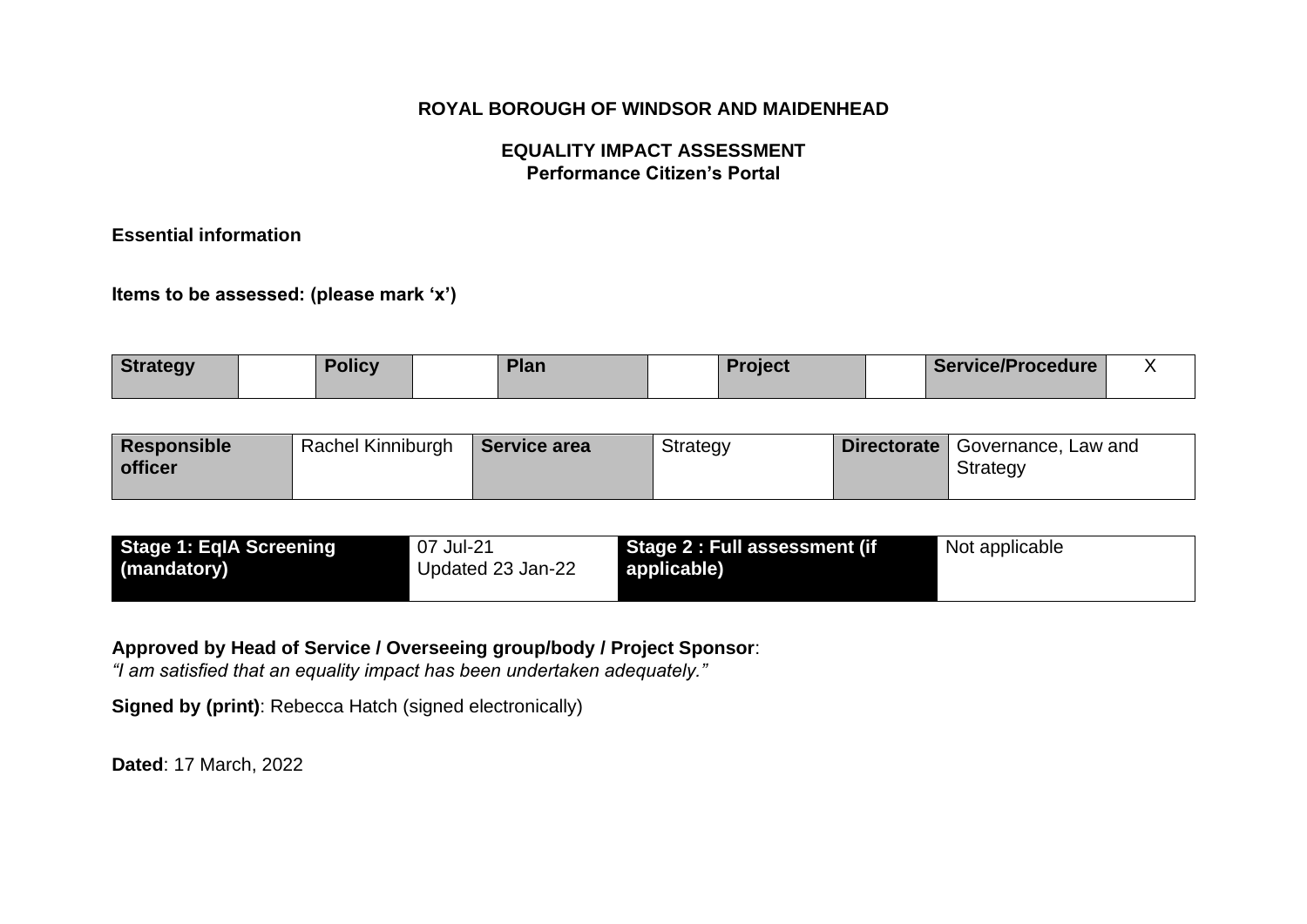## **EQUALITY IMPACT ASSESSMENT Performance Citizen's Portal**

#### **Guidance notes**

#### **What is an EqIA and why do we need to do it?**

The Equality Act 2010 places a 'General Duty' on all public bodies to have 'due regard' to:

- Eliminating discrimination, harassment and victimisation and any other conduct prohibited under the Act.
- Advancing equality of opportunity between those with 'protected characteristics' and those without them.
- Fostering good relations between those with 'protected characteristics' and those without them.

EqIAs are a systematic way of taking equal opportunities into consideration when making a decision, and should be conducted when there is a new or reviewed strategy, policy, plan, project, service or procedure in order to determine whether there will likely be a detrimental and/or disproportionate impact on particular groups, including those within the workforce and customer/public groups. All completed EqIA Screenings are required to be publicly available on the council's website once they have been signed off by the relevant Head of Service or Strategic/Policy/Operational Group or Project Sponsor.

#### **What are the "protected characteristics" under the law?**

The following are protected characteristics under the Equality Act 2010: age; disability (including physical, learning and mental health conditions); gender reassignment; marriage and civil partnership; pregnancy and maternity; race; religion or belief; sex; sexual orientation.

#### **What's the process for conducting an EqIA?**

The process for conducting an EqIA is set out at the end of this document. In brief, a Screening Assessment should be conducted for every new or reviewed strategy, policy, plan, project, service or procedure and the outcome of the Screening Assessment will indicate whether a Full Assessment should be undertaken.

#### **Openness and transparency**

RBWM has a 'Specific Duty' to publish information about people affected by our policies and practices. Your completed assessment should be sent to the Strategy & Performance Team for publication to the RBWM website once it has been signed off by the relevant manager, and/or Strategic, Policy, or Operational Group. If your proposals are being made to Cabinet or any other Committee, please append a copy of your completed Screening or Full Assessment to your report.

#### **Enforcement**

Judicial review of an authority can be taken by any person, including the Equality and Human Rights Commission (EHRC) or a group of people, with an interest, in respect of alleged failure to comply with the general equality duty. Only the EHRC can enforce the specific duties. A failure to comply with the specific duties may however be used as evidence of a failure to comply with the general duty.

#### **Stage 1 : Screening (Mandatory)**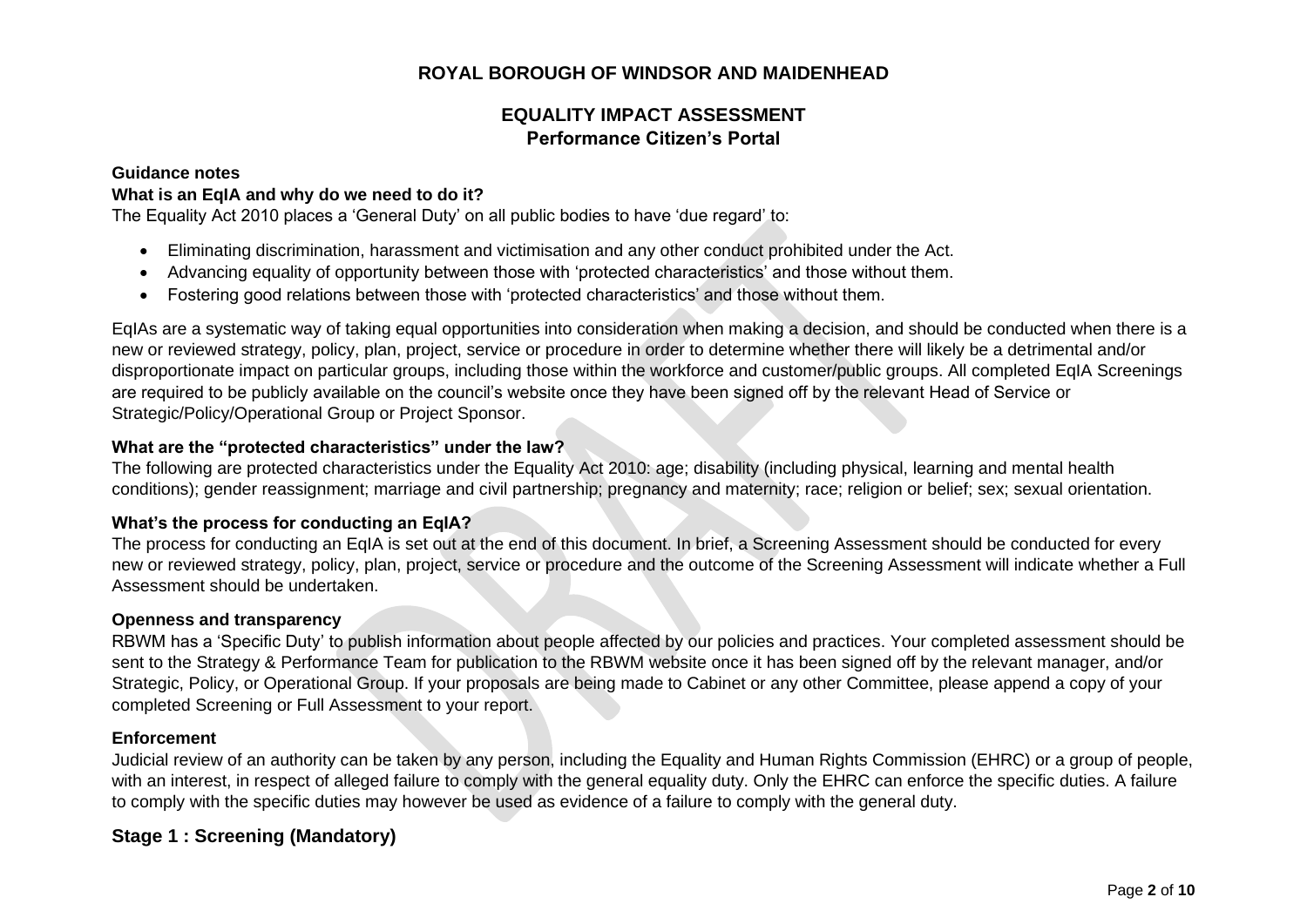### **EQUALITY IMPACT ASSESSMENT Performance Citizen's Portal**

### **1.1What is the overall aim of your proposed strategy/policy/project etc and what are its key objectives?**

The overall aim is to launch a new web-based portal ("Citizen's Portal") through which council performance against its agreed performance management framework will be available for scrutiny by the public. The Citizen's Portal aims to improve access to data and wider information on the council's performance and progress in delivering the Corporate Plan goals.

The portal is an accessory feature of the InPhase system, a longstanding system used by the council for internal performance management and reporting, and the Portal has been purchased as a means of supporting the following objective: *Improve transparency and accountability to Elected Members, the public and stakeholders on delivery against the Corporate Plan goals, ongoing service delivery performance and delivery of major programmes.*

The Portal is cloud-hosted by InPhase and is a third-party online site which will provide interactive functionality for the public to drill-down into reported KPIs and explore performance trends.

**1.2 What evidence is available to suggest that your proposal could have an impact on people (including staff and customers) with protected characteristics?**

**Consider each of the protected characteristics in turn and identify whether your proposal is Relevant or Not Relevant to that characteristic.**

**If Relevant, please assess the level of impact as either High / Medium / Low and whether the impact is Positive (i.e. contributes to promoting equality or improving relations within an equality group) or Negative (i.e. could disadvantage them).**

**Please document your evidence for each assessment you make, including a justification of why you may have identified the proposal as "Not Relevant".**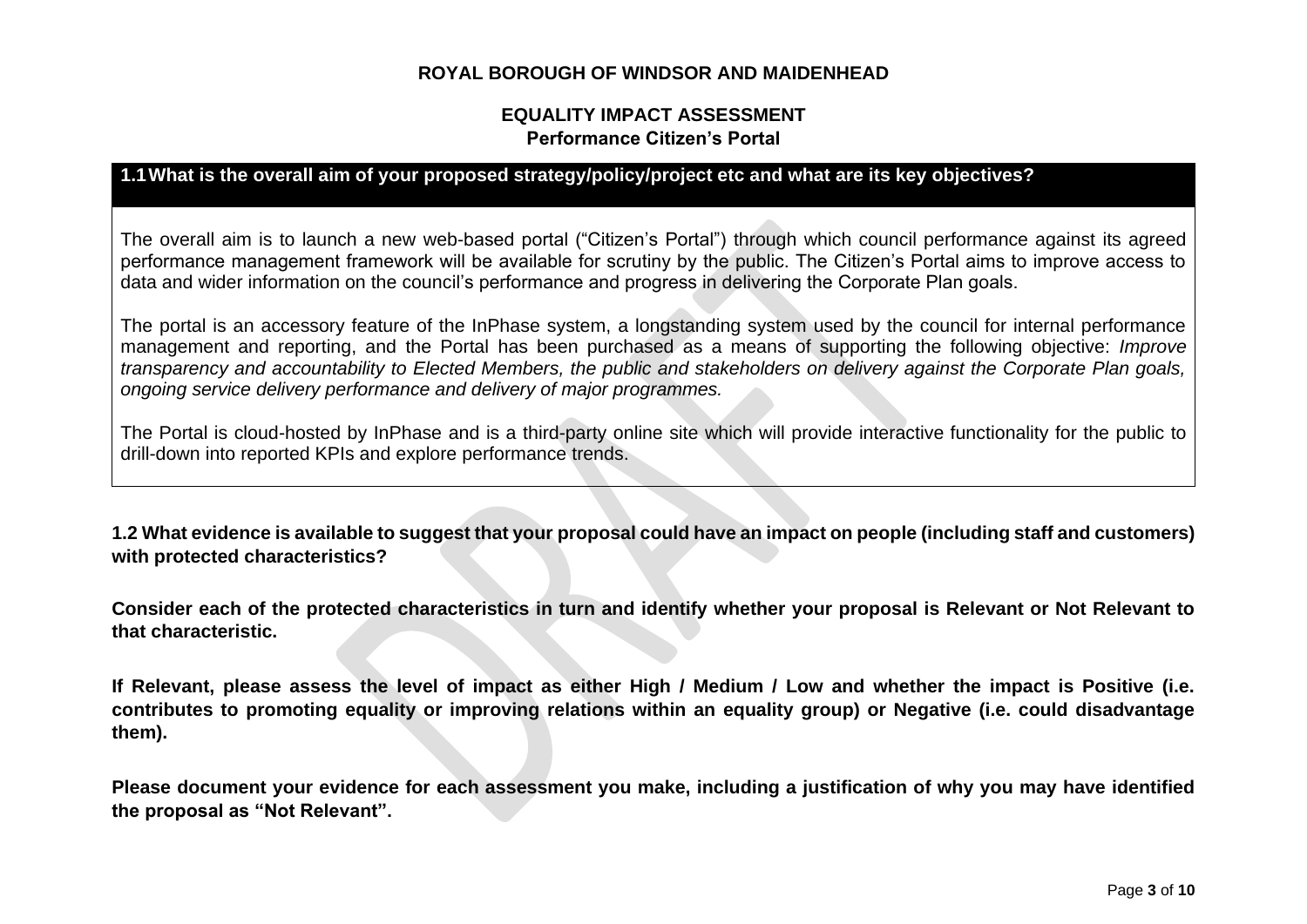| Protected<br>characteristic | Relevance | Level | Positive /<br>Negative | Evidence |
|-----------------------------|-----------|-------|------------------------|----------|
|                             |           |       |                        |          |
|                             |           |       |                        |          |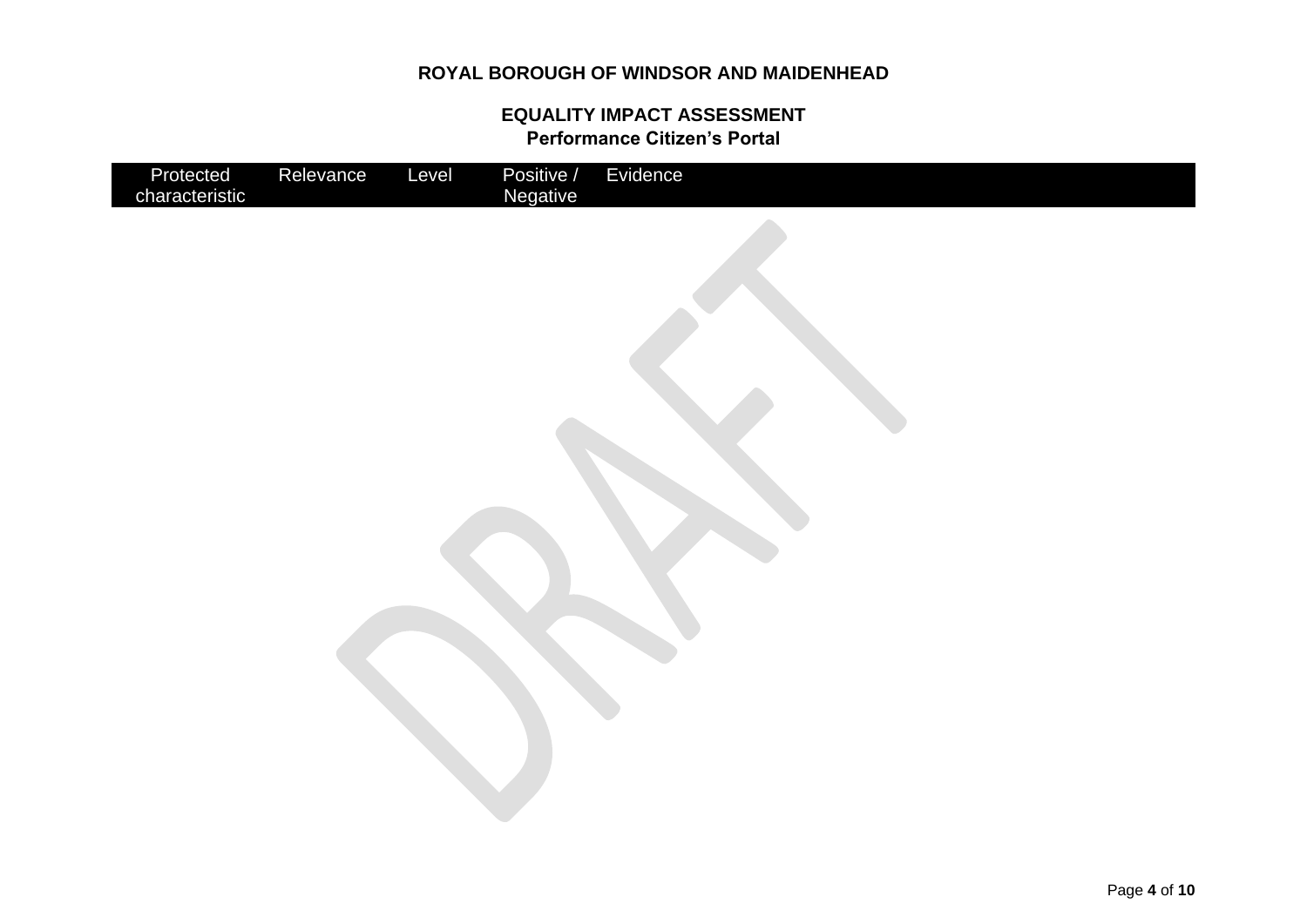| Age | Relevant | Low | <b>Negative</b> | Latest available ONS Mid-Year Estimates (2020) estimate the local<br>population to be 151,273. In general, Windsor and Maidenhead enjoys<br>longer life expectancy and healthy lives. Life expectancy at birth is<br>81.8yrs for males and 84.7yrs for females (2018-20 ONS) in Windsor<br>and Maidenhead. This is higher than both the South East and England<br>averages.                                                                       |
|-----|----------|-----|-----------------|---------------------------------------------------------------------------------------------------------------------------------------------------------------------------------------------------------------------------------------------------------------------------------------------------------------------------------------------------------------------------------------------------------------------------------------------------|
|     |          |     |                 | The population is both growing and ageing and is projected to be<br>155,317 in 2043. The estimated broad age range is:<br>20.2% aged 0-15yrs in 2020, projected to fall to 17.4% by 2043<br>61% aged 16-64yrs in 2020, projected to fall to 56.1% by 2043<br>18.9% aged 65+yrs in 2020, projected to rise to 26.5% by 2043.                                                                                                                       |
|     |          |     |                 | <b>Age-related sight loss:</b><br>The Royal National Institute of Blind People (RNIB) acknowledges that<br>sight loss is linked to age. The RNIB provides the following age profile<br>estimates in relation to people living with sight loss in Windsor and<br>Maidenhead:<br>960 aged 18-64yrs<br>930 aged 65-74yrs<br>1,440 aged 75-84yrs<br>$\bullet$ 1,950 aged 85yrs+<br>Reference: RNIB Sight Loss Data Tool. Published 2021, version 4.3. |
|     |          |     |                 | General:<br>It is also acknowledged that some citizens of advanced years may<br>potentially be unable to access the Portal without assistance, due to a<br>higher proportion of digital exclusion within older age groups.                                                                                                                                                                                                                        |
|     |          |     |                 | Mitigations: Mitigation of impact is outlined in the "Outcome, action<br>and public reporting" section of this EqiA.                                                                                                                                                                                                                                                                                                                              |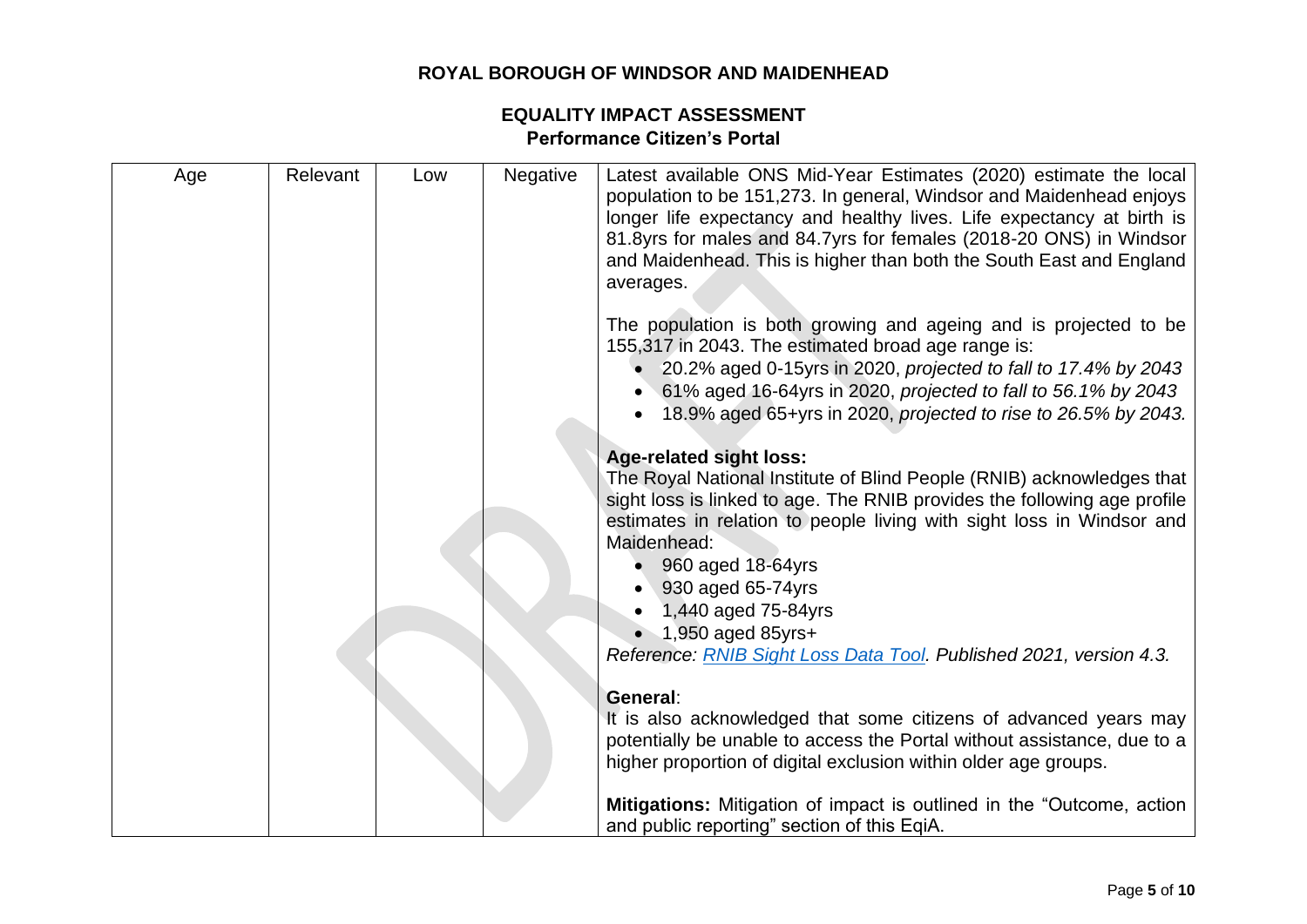| Protected         | Relevance | Level | Positive / | Evidence                                                                                                                                                                                                                                                                                                                                                                                                                                                                                                                                                                                                                                                                                                                                                                                                                                                                                                                                         |
|-------------------|-----------|-------|------------|--------------------------------------------------------------------------------------------------------------------------------------------------------------------------------------------------------------------------------------------------------------------------------------------------------------------------------------------------------------------------------------------------------------------------------------------------------------------------------------------------------------------------------------------------------------------------------------------------------------------------------------------------------------------------------------------------------------------------------------------------------------------------------------------------------------------------------------------------------------------------------------------------------------------------------------------------|
| characteristic    |           |       | Negative   |                                                                                                                                                                                                                                                                                                                                                                                                                                                                                                                                                                                                                                                                                                                                                                                                                                                                                                                                                  |
| <b>Disability</b> | Relevant  | Low   | Negative   | There are 14.1 million disabled people in the UK. 8% of children are<br>disabled, 19% of working age adults are disabled and 46% of pension<br>age adults are disabled (Source: Family Resources Survey 2019-20).<br>At a local level, in 2020 an estimated 5.131 people aged 18-64yrs have<br>impaired mobility and an estimated 2.129 people aged 18-64yrs have<br>a learning disability.                                                                                                                                                                                                                                                                                                                                                                                                                                                                                                                                                      |
|                   |           |       |            | <b>Sight loss:</b><br>The Royal National Institute of Blind People (RNIB) acknowledges that<br>more than 2 million people are estimated to be living with sight loss in<br>the UK. In Windsor and Maidenhead, there are an estimated 5,330<br>people living with sight loss, including approx. 4,610 people living with<br>partial sight and 720 living with blindness (please note that these figures<br>include people whose vision is better than the levels that qualify for<br>registration, but that still has a significant impact on their daily life (e.g.<br>not being able to drive). This is expected to increase to 5,800 by 2025<br>and 6,460 by 2030 (an estimated 21% increase between 2021 and<br>2030). Overall, the estimated prevalence of sight loss is higher in<br>Windsor and Maidenhead (3.5%) compared to the average for England<br>$(3.2\%)$ .<br>Reference: RNIB Sight Loss Data Tool. Published 2021, version 4.3. |
|                   |           |       |            | <b>Hearing impairment:</b>                                                                                                                                                                                                                                                                                                                                                                                                                                                                                                                                                                                                                                                                                                                                                                                                                                                                                                                       |
|                   |           |       |            | The RNIB estimates that 16,700 people in Windsor and Maidenhead<br>have a moderate or severe hearing impairment, and 380 people have<br>a profound hearing impairment.                                                                                                                                                                                                                                                                                                                                                                                                                                                                                                                                                                                                                                                                                                                                                                           |
|                   |           |       |            | Reference: RNIB Sight Loss Data Tool. Published 2021, version 4.3.                                                                                                                                                                                                                                                                                                                                                                                                                                                                                                                                                                                                                                                                                                                                                                                                                                                                               |
|                   |           |       |            | Mitigations: Mitigation of impact is outlined in the "Outcome, action<br>and public reporting" section of this EqiA.                                                                                                                                                                                                                                                                                                                                                                                                                                                                                                                                                                                                                                                                                                                                                                                                                             |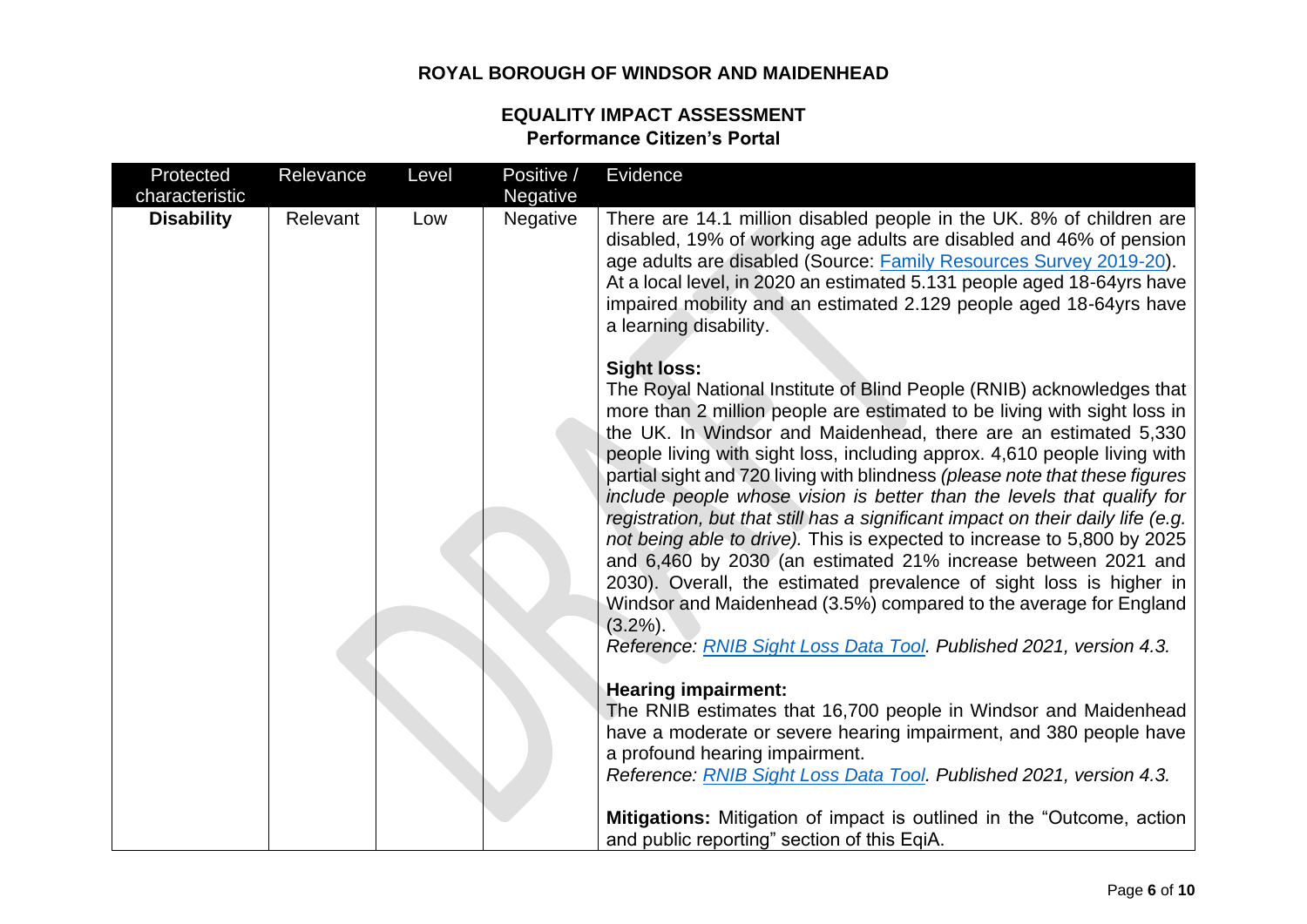| Protected<br>characteristic | Relevance  | Level      | Positive /<br><b>Negative</b> | Evidence                                                                                                                                                                                                                                                                                                                                |
|-----------------------------|------------|------------|-------------------------------|-----------------------------------------------------------------------------------------------------------------------------------------------------------------------------------------------------------------------------------------------------------------------------------------------------------------------------------------|
| Gender re-                  | Relevant   | <b>Not</b> | <b>Not</b>                    | There is no evidence to suggest any impact on this protected                                                                                                                                                                                                                                                                            |
| assignment                  |            | applicable | applicable                    | characteristic.                                                                                                                                                                                                                                                                                                                         |
| Marriage/civil              | <b>Not</b> | <b>Not</b> | <b>Not</b>                    | There is no evidence to suggest any impact on this protected                                                                                                                                                                                                                                                                            |
| partnership                 | relevant   | applicable | applicable                    | characteristic.                                                                                                                                                                                                                                                                                                                         |
| <b>Pregnancy and</b>        | Relevant   | <b>Not</b> | <b>Not</b>                    | There is no evidence to suggest any impact on this protected                                                                                                                                                                                                                                                                            |
| maternity                   |            | applicable | applicable                    | characteristic.                                                                                                                                                                                                                                                                                                                         |
| Race                        | Relevant   | Low        | <b>Negative</b>               | The RNIB acknowledges that people from different ethnic background<br>are at greater risk of some of the leading causes of sight loss. Windsor<br>and Maidenhead has a lower proportion of people from minority ethnic<br>groups (14%) compared to England (15%).<br>Reference: RNIB Sight Loss Data Tool. Published 2021, version 4.3. |
| <b>Religion and</b>         | <b>Not</b> | <b>Not</b> | <b>Not</b>                    | There is no evidence to suggest any impact on this protected                                                                                                                                                                                                                                                                            |
| belief                      | relevant   | applicable | applicable                    | characteristic.                                                                                                                                                                                                                                                                                                                         |
| <b>Sex</b>                  | <b>Not</b> | <b>Not</b> | <b>Not</b>                    | There is no evidence to suggest any impact on this protected                                                                                                                                                                                                                                                                            |
|                             | relevant   | applicable | applicable                    | characteristic.                                                                                                                                                                                                                                                                                                                         |
| <b>Sexual</b>               | Not        | <b>Not</b> | <b>Not</b>                    | There is no evidence to suggest any impact on this protected                                                                                                                                                                                                                                                                            |
| orientation                 | relevant   | applicable | applicable                    | characteristic.                                                                                                                                                                                                                                                                                                                         |
|                             |            |            |                               |                                                                                                                                                                                                                                                                                                                                         |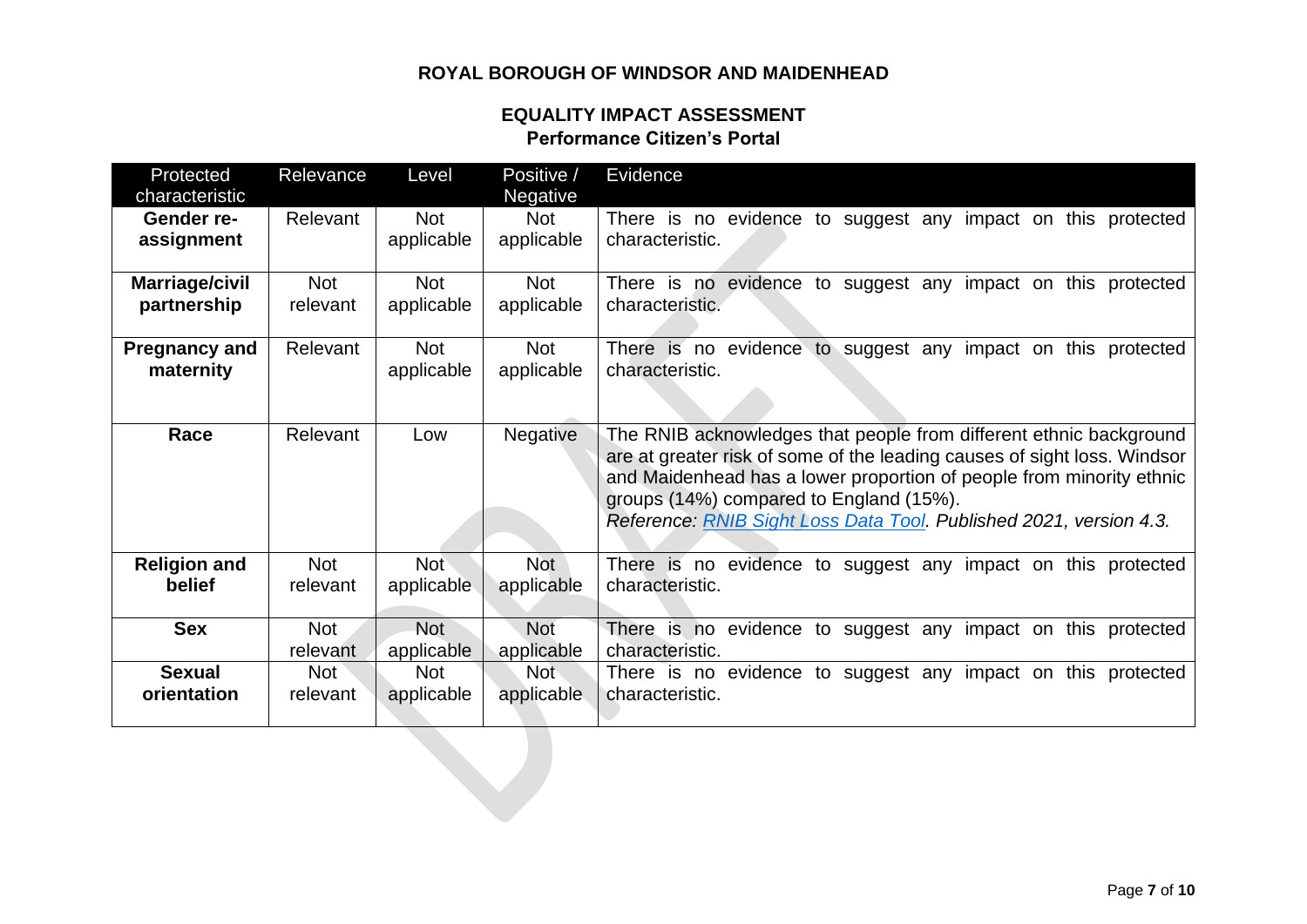## **EQUALITY IMPACT ASSESSMENT Performance Citizen's Portal**

**Additional considerations:**

| Protected<br>characteristic | Relevance | Level | Positive /<br><b>Negative</b> | Evidence                                                                                                                                                                                                                                                                                                                                                                         |
|-----------------------------|-----------|-------|-------------------------------|----------------------------------------------------------------------------------------------------------------------------------------------------------------------------------------------------------------------------------------------------------------------------------------------------------------------------------------------------------------------------------|
| Socio-<br>economics         | Relevant  | Low   | <b>Negative</b>               | <b>Sight-loss:</b> The RNIB acknowledges that people living in more<br>deprived areas are at a greater risk of sight loss. Windsor and<br>Maidenhead has a score of 8.4 on the Index of Multiple Deprivation<br>(2019), meaning it is amongst the least deprived areas in the country.<br>There are, however, known pockets of higher deprivation within the<br>borough.         |
|                             |           |       |                               | Digital poverty:<br>It is acknowledged that any citizen who has limited internet/digital<br>access may be impacted. There is currently no definitive data available<br>in relation to digital poverty, however once available this EqIA will be<br>updated and reviewed. Mitigation of impact is outlined in the "Outcome,<br>action and public reporting" section of this EqiA. |

# **Outcome, action and public reporting**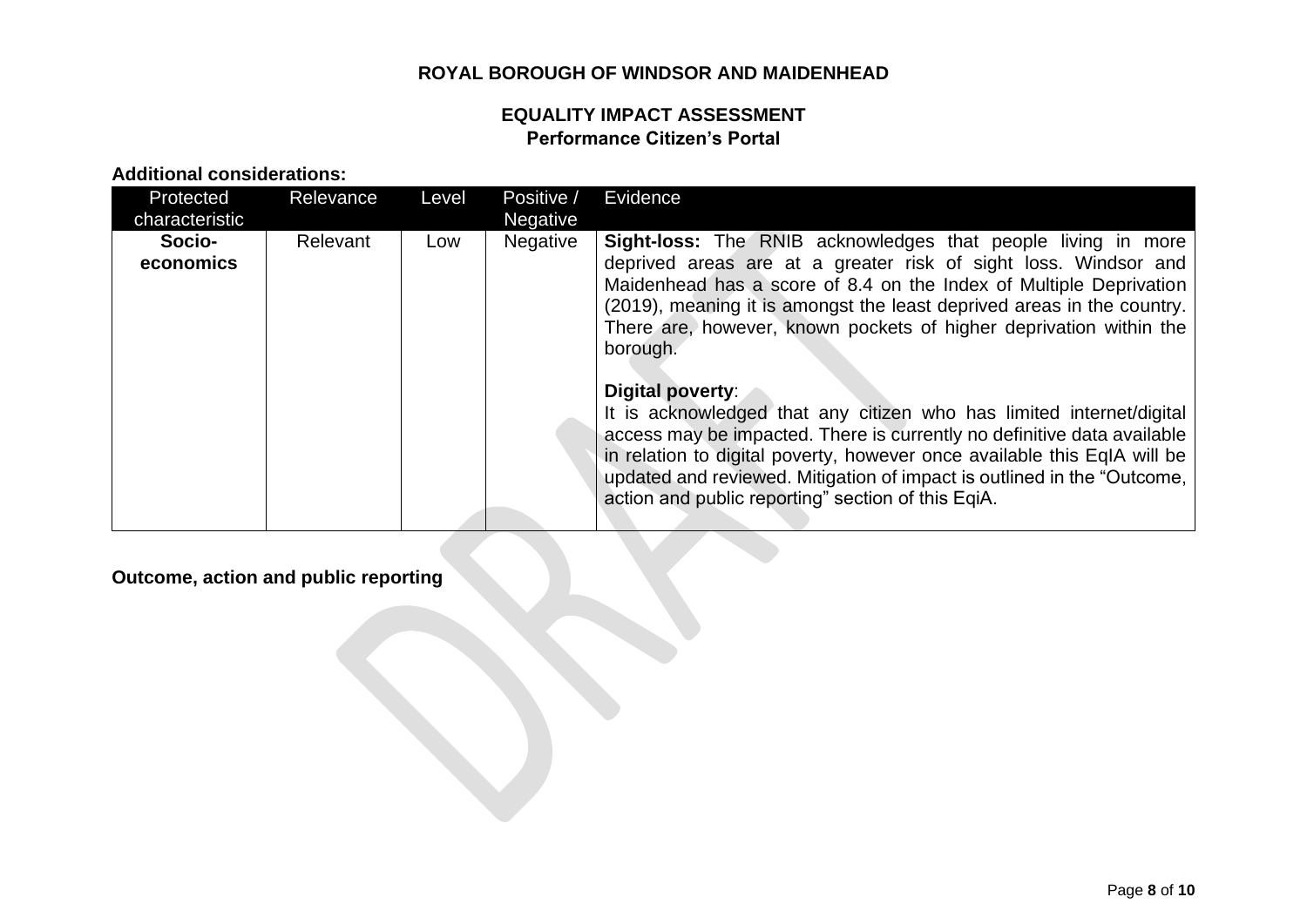| <b>Screening</b><br><b>Assessment</b><br><b>Outcome</b>            | Yes / No /<br>Not at this<br>stage | Further Action Required / Action to be taken                                                                                                                                                                                                                                                                                                                                                                                                                                                                                                                                                                                                                                                                                                                                             | <b>Responsible</b><br>Officer and / or<br><b>Lead Strategic</b><br><b>Group</b> | <b>Timescale for</b><br><b>Resolution of</b><br>negative impact /<br><b>Delivery of</b><br>positive impact |
|--------------------------------------------------------------------|------------------------------------|------------------------------------------------------------------------------------------------------------------------------------------------------------------------------------------------------------------------------------------------------------------------------------------------------------------------------------------------------------------------------------------------------------------------------------------------------------------------------------------------------------------------------------------------------------------------------------------------------------------------------------------------------------------------------------------------------------------------------------------------------------------------------------------|---------------------------------------------------------------------------------|------------------------------------------------------------------------------------------------------------|
| Was a<br>significant level<br>of negative<br>impact<br>identified? | No                                 | All due diligence is being taken with regard to aesthetic<br>design of the Citizens Portal (e.g. colour contrasts) and<br>the Axe DevTools Web Accessibility checker is being<br>used to help identify accessibility issues for resolution.<br>Issues within RBWM's control to resolve as far as<br>design is concerned will be resolved by the launch date                                                                                                                                                                                                                                                                                                                                                                                                                              | Rachel<br>Kinniburgh                                                            | 4 April 2022 and<br>ongoing thereafter                                                                     |
|                                                                    |                                    | of 4 April. Issues within InPhase (third-party) control to<br>resolve will be managed through a shared action plan.<br>An Accessibility Statement will be published alongside<br>the Citizens Portal in conjunction with InPhase Ltd and<br>in line with the requirement under The Public Sector<br>Bodies (Websites and Mobile Applications) (No.2)<br>Accessibility Regulations 2018 to do so. Performance<br>reports will be published to the RBWM website in an<br>alternative accessible format (PDF) to ensure that the<br>information contained in the Citizens Portal is available<br>where required.<br>For individuals who are unable to access the Portal<br>without assistance or where any citizen has limited<br>internet/digital access: in such instances assistance can |                                                                                 |                                                                                                            |
|                                                                    |                                    | be sought from staff or volunteers within libraries to<br>access the portal via digital facilities in RBWM libraries.<br>A hard copy of the alternative format performance<br>reports can also be made available from the Strategy,<br>Policy and Performance Team on request.                                                                                                                                                                                                                                                                                                                                                                                                                                                                                                           |                                                                                 |                                                                                                            |